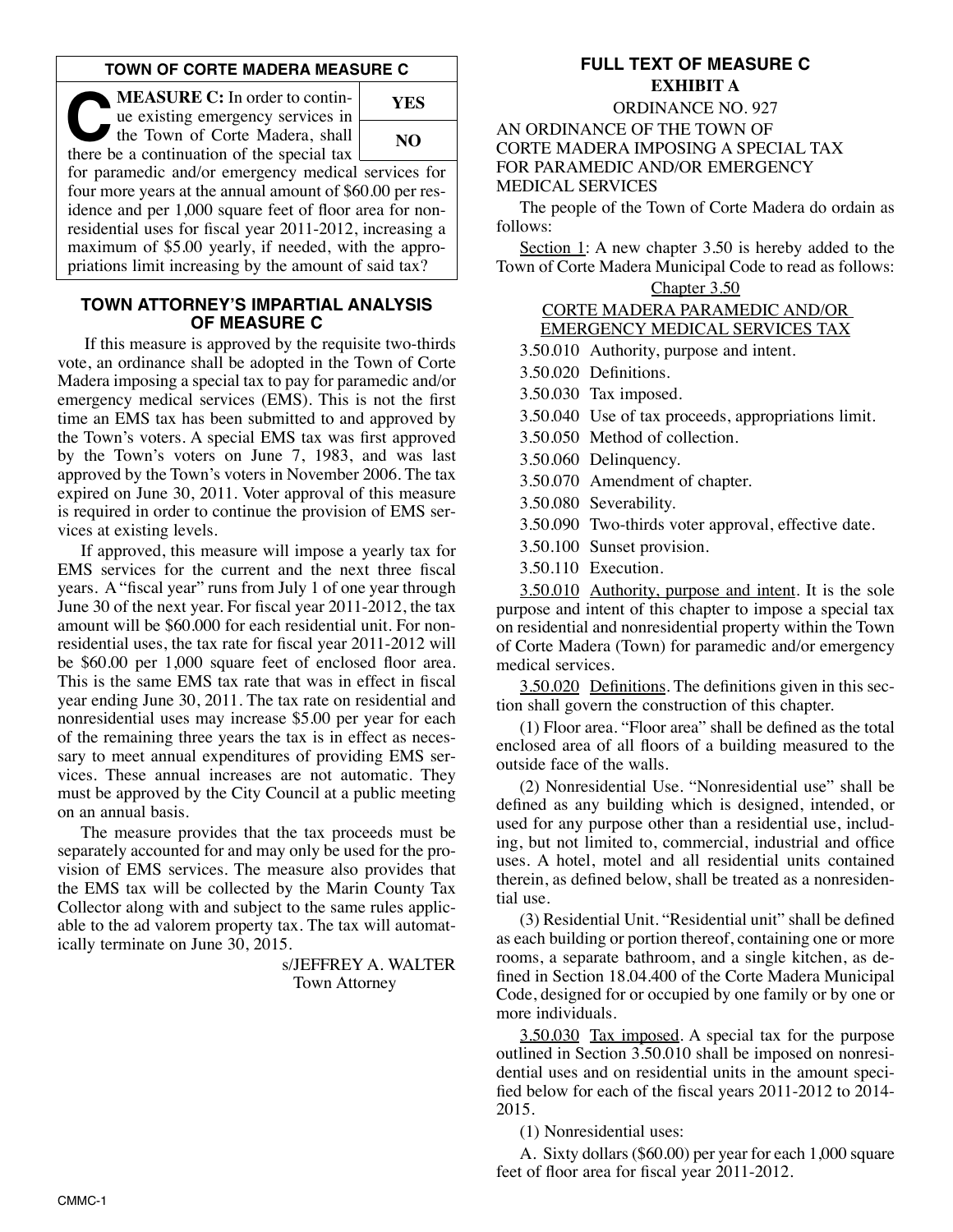B. Beginning with fiscal year 2012-2013, the Town Council may, based upon a budget recommended to it, approve an annual increase to said amount not to exceed Five dollars (\$5.00) annually to a maximum of Seventyfive dollars (\$75.00) per year for each 1,000 square feet of floor area for fiscal year 2014-2015.

(2) Residential Units:

A. Sixty dollars (\$60.00) per year for each residential unit for fiscal year 2011-2012.

B. Beginning with fiscal year 2012-2013, the Town Council may, based upon a budget recommended to it, approve an annual increase to said amount not to exceed Five dollars (\$5.00) annually to a maximum of Seventyfive dollars (\$75.00) per year for each residential unit for fiscal year 2014-2015.

3.50.040 Use of tax proceeds, appropriations limit. The proceeds of the special tax imposed by this chapter shall be used solely for the purpose of providing paramedic and/ or emergency medical services. The appropriations limit of the Town shall be increased by the proceeds received from this special tax for each of the four years of this special tax.

3.50.050 Method of collection. The special tax imposed by this chapter shall be due from every person who owns real property within the Town on which is located a residential unit(s) and/or a nonresidential use(s) and as reflected upon the rolls of the Marin County Assessor at the same time ad valorem tax is due. This special tax shall be collected by the Marin County Tax Collector at the same time, in the same manner, and subject to the same terms and conditions, including penalties and interest, as the ad valorem tax. The full amount due under this chapter shall constitute a debt to the Town. An action for the collection of any tax due hereunder may be commenced in the name of the Town, or its assignee, in any court having jurisdiction of the cause.

3.50.060 Delinquency. To any amount of the tax created by this chapter which becomes delinquent, the Marin County Tax Collector shall add a penalty in an amount equal to any penalty owing for delinquencies in the ad valorem property tax. The tax and penalty shall bear interest at the same rate as the rate for unpaid ad valorem tax until paid.

3.50.070 Amendment of chapter. The Town Council is hereby authorized to amend this chapter by three (3) affirmative votes of its members for the limited purposes of carrying out the general purposes of this chapter, to conform the provisions of this chapter to applicable state law, to permit the County Tax Collector to collect the special tax levied by this chapter, or to reassign the duties of public officials under this chapter. In no event, however, may the Town Council increase the tax amount specified in Section 3.50.30 or modify the purposes for which the tax may be utilized as provided for in Section 3.50.040 without the approval of two-thirds of the voters of the Town voting on the question.

3.50.080 Severability. If any section, or part thereof, of this chapter is held invalid or unenforceable by any court and such judgment becomes final, then that section, or part thereof, may be amended by this Council, by a majority vote, to conform with the judgment of such court, provided such amendment is consistent with the purpose and intent of this chapter. If any section, subsection, sentence, phrase or clause of this chapter is for any reason held to be invalid, such decision shall not affect the validity of the remaining portion of this chapter. The People of the Town of Corte Madera hereby declare that they would have adopted this chapter and each section, subsection, sentence, phrase or clause thereof irrespective of the fact that any one or more sections, subsections, sentences, phrases, or clauses may be declared invalid.

3.50.090 Two-thirds approval, effective date. An election to confirm and approve this Ordinance has been set for November 8, 2011. This ordinance shall be effective only if approved by two-thirds (2/3) of the voters voting upon this Ordinance and shall go into effect ten (10) days after the vote is declared by the County Election Department.

3.50.100 Sunset provision. This Ordinance shall expire and be of no further force or effect after midnight, June 30, 2015.

3.50.110 Execution. The Town Mayor is hereby au thorized to attest to the adoption of this Ordinance by signing where indicated below.

I certify that the foregoing Ordinance was PASSED, APPROVED and ADOPTED by the people of the Town of Corte Madera voting on the 8th day of November 2011.

> s/ALEXANDRA COCK Mayor

ATTEST: s/CHRISTINE GREEN Town Clerk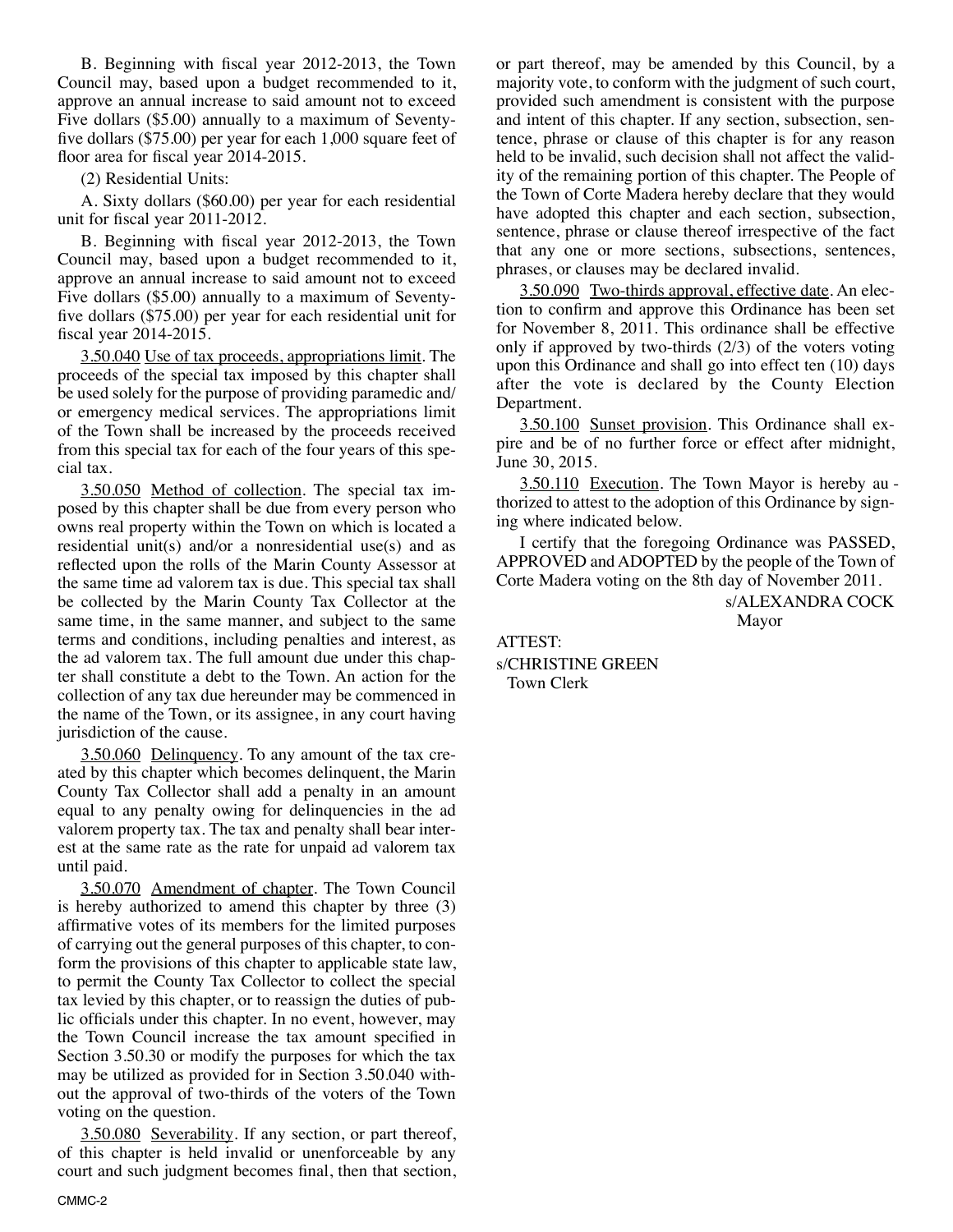# **ARGUMENT IN FAVOR OF MEASURE C**

This is not a new tax. It is a continuation of a special tax approved by an overwhelming majority of Corte Madera voters starting in 1983. Subsequently, with these tax revenues and based on the need for a closer ambulance, the Corte Madera Fire Department began providing paramedic services by hiring paramedic/firefighters and responding with an ambulance based at Station 13 on Paradise Drive. There is also a first responder paramedic/firefighter located at Station 14 on Tamalpais Drive. This arrangement gives us one of the best paramedic services and shortest response times in Marin.

The tax provides a significant portion of the revenue needed to fund the existing paramedic ambulance services in Town. Without the tax, the Advanced Life Support services provided by the Corte Madera Fire Department paramedics primarily for Corte Madera residents will be in jeopardy.

Failure to pass this tax will result in loss of paramedic/firefighters in our Corte Madera Fire Department. Emergency paramedic ambulance service would need to be provided by an ambulance miles away, with the strong possibility of longer response times. Response time and rapid intervention are critical to saving lives in cardiac events, traumatic injuries, and other medical emergencies. A delay of even seconds in care and/or transport can literally mean the difference between life and death.

This tax would be at the same rate as the prior Paramedic Tax of \$60.00 per household. Any increases must be approved by the Corte Madera Town Council during a public hearing. The maximum tax increase over the next 4 years is \$15.00, for a total of \$75.00. This compares favorably to paramedic taxes in Novato and San Rafael and will ensure the continuation of our excellent paramedic services.

Please vote "YES" on this measure. The life you save may be your own!

#### s/ALEXANDRA COCK

Mayor, Town of Corte Madera

s/BOB RAVASIO

Vice-Mayor, Town of Corte Madera

s/CARLA CONDON

Councilmember, Town of Corte Madera

s/DIANE FURST

Councilmember, Town of Corte Madera

s/ROBERT BUNDY, MD

Retired Emergency Physician

# **REBUTTAL TO ARGUMENT IN FAVOR OF MEASURE C**

"The life you save may be your own"

One of the primary responsibilities of Corte Madera is to provide for the **public safety** of its residents. This tax measure is another example of the Town Council's **misplaced priorities**. It should revise its budget and first pay for paramedic services to save our lives before funding non-essentials. Ask the residents to support a parcel tax to pay for beautification projects as San Rafael voters agreed to do. **What's more important for Corte Madera - people or plants?**

Corte Madera has consolidated its police department with Larkspur, is combining some police services with San Anselmo, and contracts for some of its landscaping needs, including beautification. Two things have happened in each case. Significant sums of money have been saved and the service is equal to or better than before.

The Town Council should do more to **save our money** while providing basic services rather than ask us for more money, threatening to close the Paradise Drive Fire station, lay off firefighters/paramedics and put lives at risk if the Paramedic Parcel Tax, **which was defeated last year**, is not reinstated.

**Let's defeat this measure again. Basic services shouldn't require parcel taxes. Corte Madera should find the necessary \$397,000, which is less than 2% of its 20+ million dollar budget.**

**Don't be scared. Vote against Measure C.** s/CHARLES H. CONRAD s/GEORGE R. TOPOR s/STUART JACOBSON s/SUSAN TOPOR